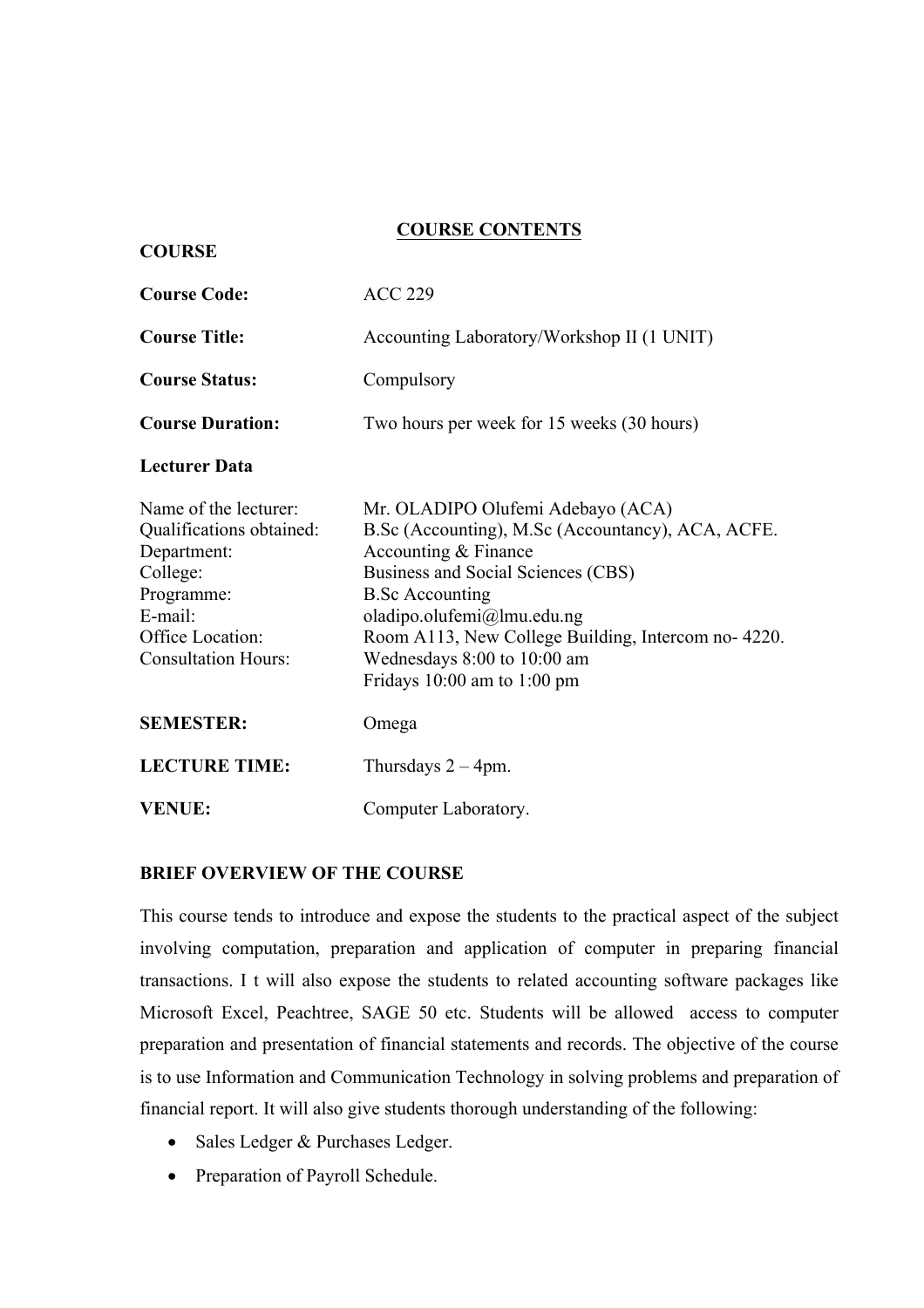- Keeping of accurate financial records
- Preparing financial reports.
- Application of International Financial Reporting Standards in the accounting computerised financial reports.

## **COURSE OBJECTIVES/GOALS**

At the end of this course, the students should be able to understand:

- Application Software.
- Using Microsoft Excel to prepare Payroll.
- Management of data, create visually persuasive charts and graphs.
- Using Microsoft Excel to create an expense report, build formulas.
- Using Sage 50 to prepare payroll and maintenance of employee profile.
- Using Sage 50 to prepare Financial Report.

# **METHOD OF LECTURE DELIVERING AND TEACHING AIDS**

- 1. One hour of lecture and one hour of tutorial per week.
- 2. Lecturing will be complemented with both theory and practical aspect.
- 3. Lecturing to be aided by Audio Visual where and when necessary.

| S/N         | <b>TOPICS</b>                                              |
|-------------|------------------------------------------------------------|
| Week $1& 2$ | <b>Application Software:</b>                               |
|             | Definition of Application Software.                        |
|             | <b>Types of Application Software</b>                       |
|             | Advantages of Application Software.<br>$\bullet$           |
|             | Disadvantages of Application Software.<br>$\bullet$        |
|             |                                                            |
| Week 3 & 4  | <b>Computer Design and Data Analysis:</b>                  |
|             | Definition of Data.                                        |
|             | Sources of Data.                                           |
|             | Importance of Data Analysis.<br>$\bullet$                  |
|             | Importance of Data Analysis to Accounting Profession.<br>٠ |
|             | Basic Consideration in Data Analysis.<br>$\bullet$         |
|             | Use of Computer for Data Analysis.<br>$\bullet$            |
|             | Advantages and Disadvantages of Data Analysis.             |

### **COURSE OUTLINES**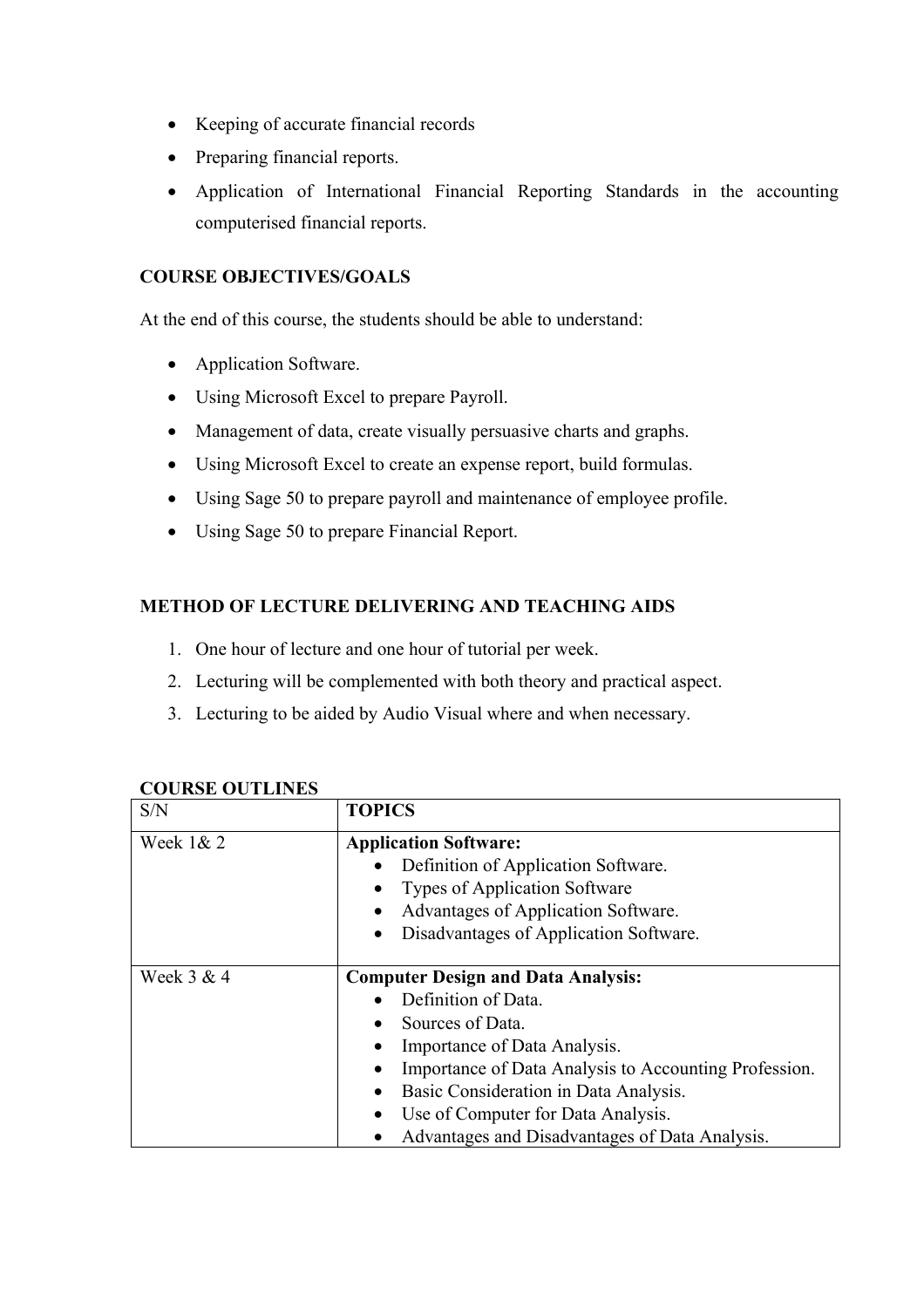| Week 5       | <b>CODING SYSTEM:</b><br>Introduction                                                                     |
|--------------|-----------------------------------------------------------------------------------------------------------|
|              | Characteristics of a coding system in Accounting.                                                         |
|              | Advantages of Coding System in Accounting.                                                                |
|              | Practical Session.                                                                                        |
| Week 6,7 & 8 | <b>Computerised Accounting System:</b>                                                                    |
|              | Introduction<br>$\bullet$                                                                                 |
|              | Factors to be considered in developing a computerised<br>$\bullet$<br>accounting system.                  |
|              | Using Microsoft Excel to prepare Payroll Schedule.<br>$\bullet$                                           |
|              | Formatting Cells in Microsoft Excel (Rows<br>and<br>Columns).                                             |
|              | Practical Session.                                                                                        |
| Week 9 & 10  | <b>Revision and MID SEMESTER TEST</b>                                                                     |
| Week 11 & 12 | <b>Chart Design on Microsoft Excel:</b>                                                                   |
|              | Working with Charts.<br>$\bullet$                                                                         |
|              | Chart Design.<br>$\bullet$                                                                                |
|              | Creating Chart and Change Chart Type.                                                                     |
|              | Practical Session.                                                                                        |
|              |                                                                                                           |
| Week 13 & 14 | SAGE 50 (PEACHTREE) ACCOUNTING PACKAGE:                                                                   |
|              | Introduction.<br>$\bullet$                                                                                |
|              | Chart of Accounts and Maintenance of employee.                                                            |
|              | Using Sage 50 to prepare payroll and inventory.                                                           |
|              | Application of International Financial Reporting<br>Standards (IFRS) in computerised financial reporting. |
|              | Practical Session.                                                                                        |
| Week 15      | General Revision and preparation for the Omega Semester<br>Exam.                                          |
|              |                                                                                                           |

# **Practical Session**

Practical session will be immediately after each topic in the Computer Laboratory. Students will be given practical questions to solve using computer system and solution to the questions would be review together with the lecturer.